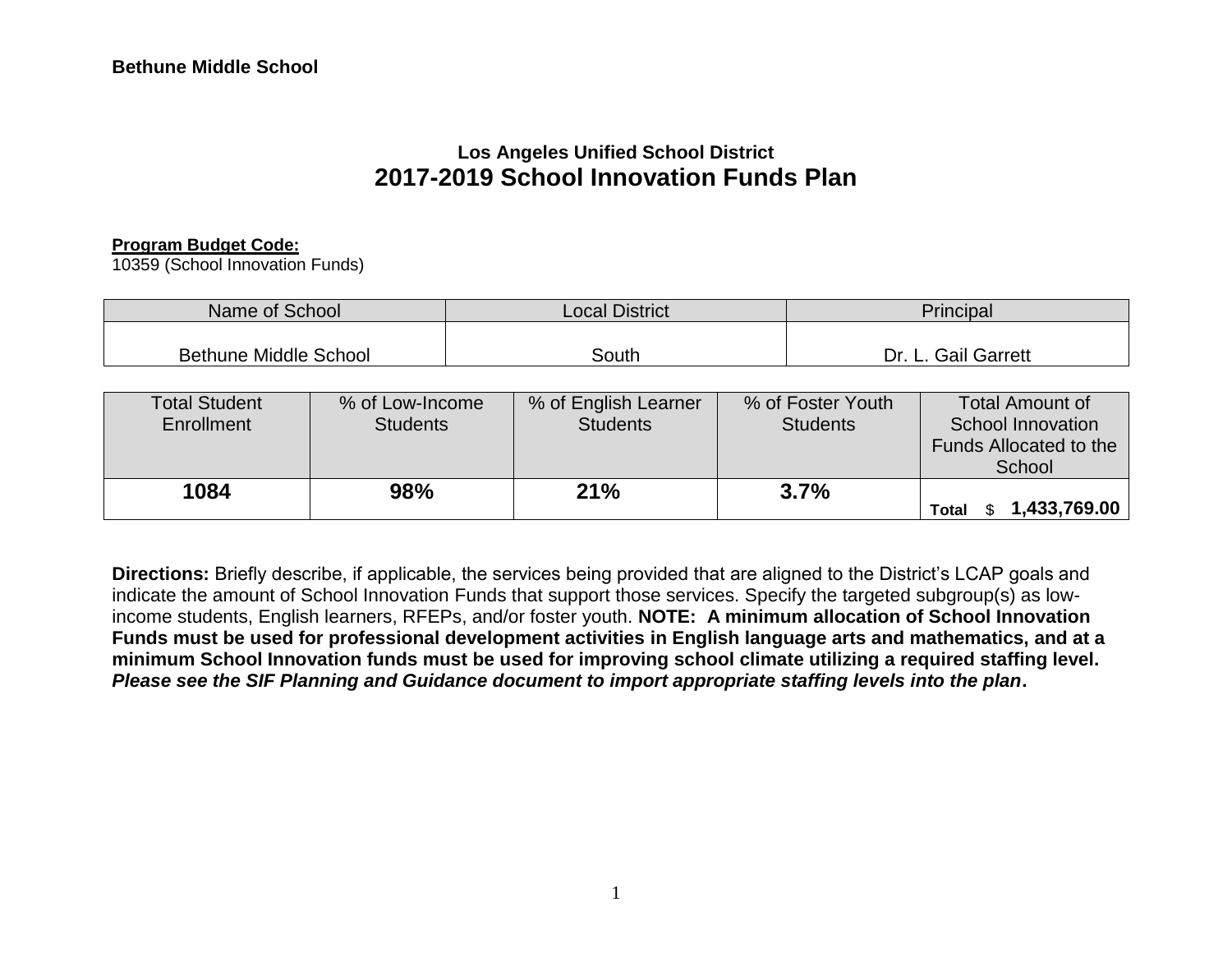#### **To create additional rows, click outside a row on the right side then press enter.**

| Description of Services that address:<br><b>100% Graduation</b><br>Budgeted priorities should be based upon the school's analysis of the following<br>disaggregated data of low-income, English learners, RFEPs, and foster youth:<br><b>Graduation rate</b><br>Percentage of high school students on-track for A-G with a "C"<br>Percentage of students with an Individual Graduation Plan meeting                                                                                                                                                                                                                                                                                                                                                                               | School<br>Year<br>[mark<br>applicable<br>$year(s)$ ] | Amount of<br>School<br>Innovation<br><b>Funds</b> | Targeted<br><b>Student</b><br>Group(s):<br>Low-income,<br>EL, RFEP,<br>and/or Foster<br>Youth | <b>Related District-</b><br>wide SY17-18<br><b>LCAP Targets</b>                                                                                                                                                                                        |
|-----------------------------------------------------------------------------------------------------------------------------------------------------------------------------------------------------------------------------------------------------------------------------------------------------------------------------------------------------------------------------------------------------------------------------------------------------------------------------------------------------------------------------------------------------------------------------------------------------------------------------------------------------------------------------------------------------------------------------------------------------------------------------------|------------------------------------------------------|---------------------------------------------------|-----------------------------------------------------------------------------------------------|--------------------------------------------------------------------------------------------------------------------------------------------------------------------------------------------------------------------------------------------------------|
| Detail the action: To support students who are deficient in middle school<br>grades we will develop and implement a<br>comprehensive counseling and academic guidance program that includes<br>monitoring of student academic progress,<br>early identification of students who are grade deficient and/or at-risk of being<br>credit deficient and providing<br>appropriate intervention(s) to maximize support to provide student with<br>maximum opportunities to earn or recover<br>middle school graduation credits through creating individual academic plans,<br>goal setting, and enrollment in the various credit recovery programs through<br>the year such, Saturday School and extended day (concurrent) and extended<br>learning (summer).<br>\$115,897<br>Counselor | 2017-18<br>X<br>2018-19<br>$\times$                  | \$185,729.00                                      | Low Income, EL<br>RFEP and/or<br><b>Foster Students</b>                                       | <b>Graduation Rate:</b><br>$\bullet$<br>81%<br>Percentage of<br>$\bullet$<br>high school<br>students on-track<br>for A-G with a "C":<br>50%<br>Percentage of<br>$\bullet$<br>students with an<br>Individual<br><b>Graduation Plan</b><br>meeting: 100% |
| \$68,332<br>College/Career Coordinator                                                                                                                                                                                                                                                                                                                                                                                                                                                                                                                                                                                                                                                                                                                                            |                                                      |                                                   |                                                                                               |                                                                                                                                                                                                                                                        |
| Counselor X time<br>\$1,500<br>Description of Services that address:<br><b>Proficiency for All</b><br>Budgeted priorities should be based upon the school's analysis of the following<br>disaggregated data of low-income, English learners, RFEPs and foster youth:<br>Percentage of students who met or exceeded standards in 3rd-8th, 11th grade<br>English language arts<br>Percentage of students who met or exceeded standards in 3rd-8th, 11th grade<br>mathematics<br>EL reclassification rate<br>Rate of ELs making annual progress on CELDT<br>Decrease in long-term English learners (LTELs)                                                                                                                                                                           | School<br>Year<br>[mark<br>applicable<br>year(s)]    | Amount of<br>School<br>Innovation<br><b>Funds</b> | Targeted<br><b>Student</b><br>Group(s):<br>Low-income,<br>EL, RFEP,<br>and/or Foster<br>Youth | <b>Related District-</b><br>wide SY17-18<br><b>LCAP Targets</b>                                                                                                                                                                                        |
| To support the students who are not meeting or nearly meeting grade level standards<br>in English Language Arts, we will develop and implement a system of academic<br>support for students in all classes and after school tutoring that focuses on<br>comprehension of complex grade level texts, DOK level 3 and 4 tasks, and student<br>ownership through student led inquiry/questioning and collaboration. Accountable                                                                                                                                                                                                                                                                                                                                                      | $\mathsf{x}$<br>$\sf X$<br>2018-19                   | 2017-18 \$584,198.00                              | Low-income, EL,<br>RFEP and/or<br>Foster students                                             | Percentage of<br>students who<br>met or<br>exceeded<br>standards in<br>3rd-8th, 11th<br>grade ELA:                                                                                                                                                     |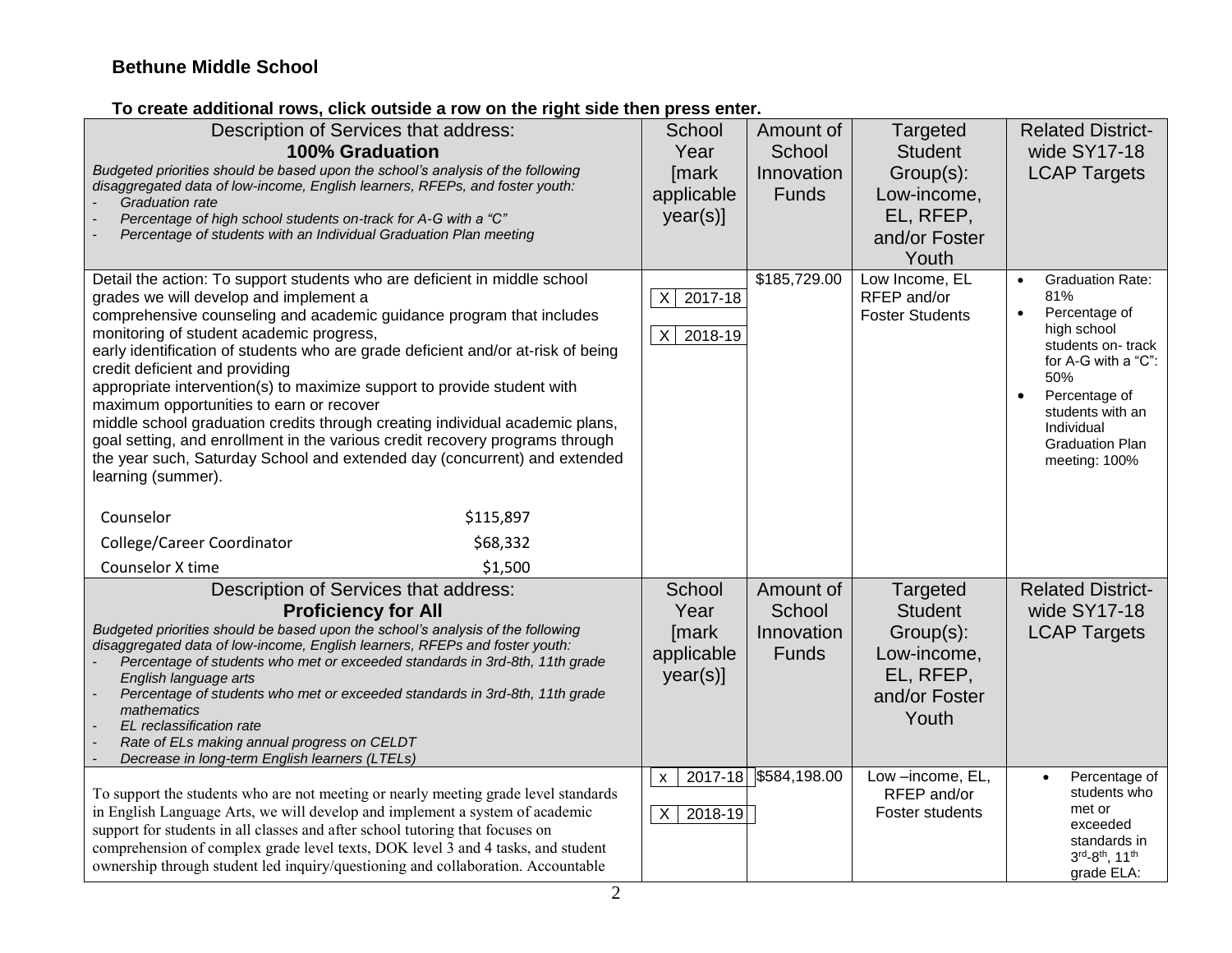| Communities will develop common assessments for the purpose of monitoring                                                                                                    |                                                                                          |  | 46%                                    |
|------------------------------------------------------------------------------------------------------------------------------------------------------------------------------|------------------------------------------------------------------------------------------|--|----------------------------------------|
| progress and informing next steps instruction throughout the year, as well as analyzing                                                                                      |                                                                                          |  | Percentage of                          |
| DRP and Illuminate data to further uncover knowledge gaps and plan appropriate                                                                                               |                                                                                          |  | students who<br>met or                 |
| intervention as a team. As a result, our students' growth in English Language Arts will<br>see a marked decrease in those not meeting standards on the CAASSP in the Spring. |                                                                                          |  | exceeded                               |
|                                                                                                                                                                              |                                                                                          |  | standards in                           |
| Detail the action: 2016-2017 SBAC data suggest that 14% of students Met or                                                                                                   |                                                                                          |  | 3rd-8 <sup>th</sup> , 11 <sup>th</sup> |
| Exceeded standards. Current and future intentional professional development, 7-8                                                                                             |                                                                                          |  | grade math:<br>36%                     |
| grade math collaboration, focus on Challenging content, and mathematics                                                                                                      |                                                                                          |  | <b>EL</b>                              |
| implementation across content areas will promote growth in the 2017-2018 Math                                                                                                |                                                                                          |  | reclassificatio                        |
| SBAC assessment across grade levels. Collaboration with our Math Teams and                                                                                                   |                                                                                          |  | n rate: 22%<br>Rate of ELs             |
| intentional Team collaboration between science, math and design courses will be<br>essential. By teaching math skills across content areas our students will benefit from    |                                                                                          |  | making                                 |
|                                                                                                                                                                              | exposure to math skills throughout the day and will see the application of mathematics   |  | annual                                 |
|                                                                                                                                                                              | in all content areas therefore practicing skills and seeing the relevance of mathematics |  | progress on<br><b>CELDT: 57%</b>       |
| in the real world.                                                                                                                                                           |                                                                                          |  | Decrease in                            |
| Office Technician                                                                                                                                                            | \$66,380                                                                                 |  | long-term                              |
| Math Coach                                                                                                                                                                   | \$115,897                                                                                |  | English<br>learners: 17%               |
| <b>IMA</b>                                                                                                                                                                   | \$10,000                                                                                 |  |                                        |
| <b>Clerical Z Time</b>                                                                                                                                                       | \$2,500                                                                                  |  |                                        |
| <b>Tutor Teacher X time</b>                                                                                                                                                  | \$15,345                                                                                 |  |                                        |
| Curricular Trips (20 trips)                                                                                                                                                  | \$7,400                                                                                  |  |                                        |
| <b>Admission Tickets</b>                                                                                                                                                     | \$2,500                                                                                  |  |                                        |
| Teacher Assistant (2)                                                                                                                                                        | \$18,766                                                                                 |  |                                        |
| <b>TSP Program Advisor</b>                                                                                                                                                   | \$115,897                                                                                |  |                                        |
| <b>Administrator X Time</b>                                                                                                                                                  | \$27,000                                                                                 |  |                                        |
| <b>Teacher Professional Develop</b>                                                                                                                                          | \$22,500                                                                                 |  |                                        |
| <b>Teacher X Time</b>                                                                                                                                                        | \$20,000                                                                                 |  |                                        |
| ED ADE Avid CIT/4                                                                                                                                                            | \$44,179                                                                                 |  |                                        |
| <b>General Supplies</b>                                                                                                                                                      | 12,500.00                                                                                |  |                                        |
| DAY TO DAY SUBS                                                                                                                                                              | \$3,694                                                                                  |  |                                        |
| Non-Capitalized Equip                                                                                                                                                        | \$10,000                                                                                 |  |                                        |
| IT SUPPORT TECH                                                                                                                                                              | \$73,127                                                                                 |  |                                        |
| Software License Maintenance                                                                                                                                                 | \$5,000                                                                                  |  |                                        |
| <b>Instructional Materials</b>                                                                                                                                               | \$10,000                                                                                 |  |                                        |
| <b>Staff Conference</b>                                                                                                                                                      | \$12,500                                                                                 |  |                                        |
| <b>GATE TEACHER DIFFERENTIAL</b>                                                                                                                                             | \$1,513                                                                                  |  |                                        |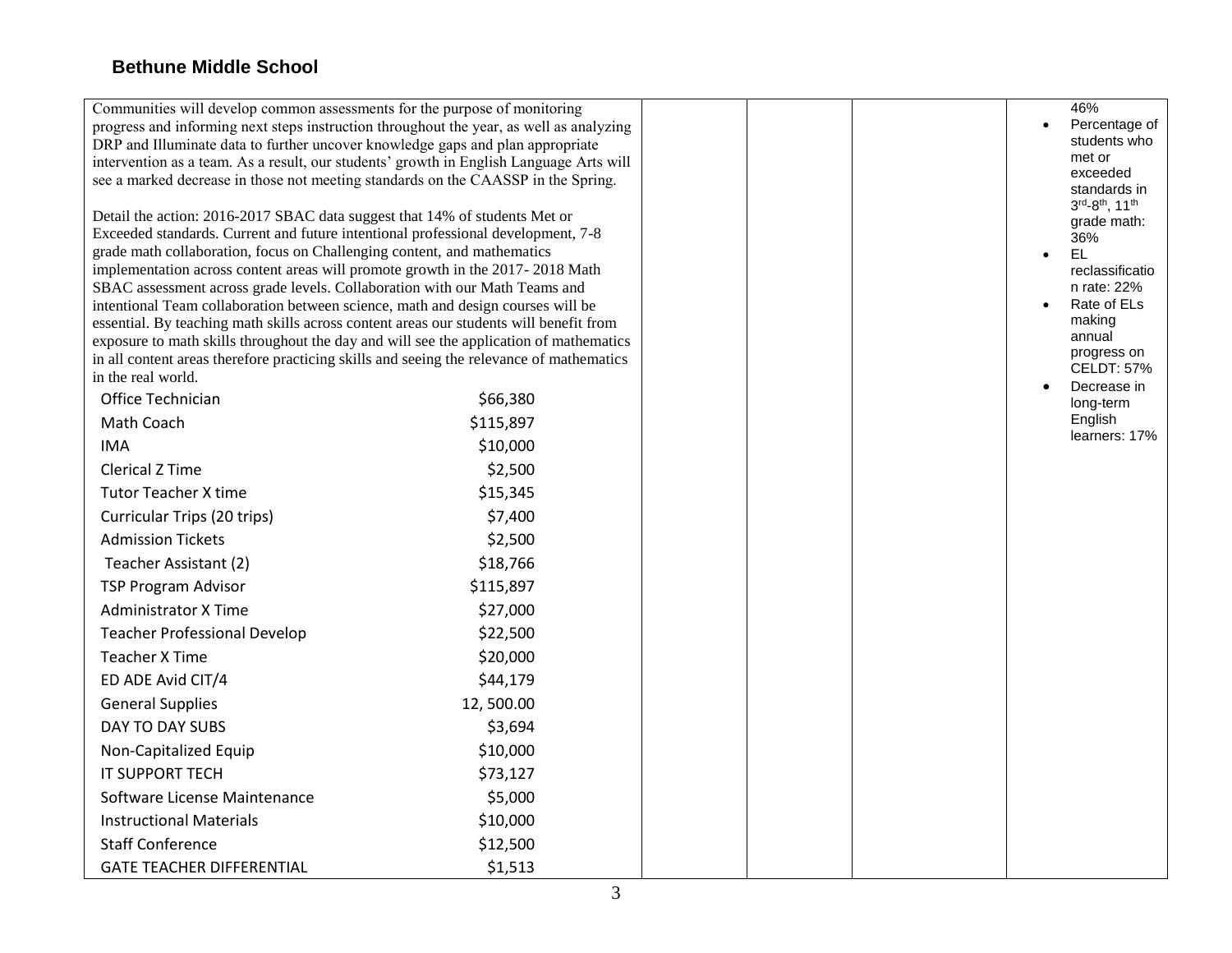| Description of Services that address:<br>100% Attendance<br>Budgeted priorities should be based upon the school's analysis of the following<br>disaggregated data of low-income, English learners, RFEPs and foster youth:<br>Percentage of students with a 96% (172-180 days) attendance rate<br>Percentage of students missing 16 days or more in a school year<br>Percentage of all staff attending 96% or above                                                                                                                                                                                                                                                                                                                                                                                                                                                                                                                                                                                                                                                                                                                                                                                                                                                                                                                                                                                                                                                                                                                                                                                                                                                                                                                                                                                |                                 | School<br>Year<br>[mark<br>applicable<br>year(s)]    | Amount of<br>School<br>Innovation<br><b>Funds</b> | Targeted<br><b>Student</b><br>Group(s):<br>Low-income,<br>EL, RFEP,<br>and/or Foster<br>Youth | <b>Related District-</b><br>wide SY17-18<br><b>LCAP Targets</b>                                                                                                                                                                              |
|----------------------------------------------------------------------------------------------------------------------------------------------------------------------------------------------------------------------------------------------------------------------------------------------------------------------------------------------------------------------------------------------------------------------------------------------------------------------------------------------------------------------------------------------------------------------------------------------------------------------------------------------------------------------------------------------------------------------------------------------------------------------------------------------------------------------------------------------------------------------------------------------------------------------------------------------------------------------------------------------------------------------------------------------------------------------------------------------------------------------------------------------------------------------------------------------------------------------------------------------------------------------------------------------------------------------------------------------------------------------------------------------------------------------------------------------------------------------------------------------------------------------------------------------------------------------------------------------------------------------------------------------------------------------------------------------------------------------------------------------------------------------------------------------------|---------------------------------|------------------------------------------------------|---------------------------------------------------|-----------------------------------------------------------------------------------------------|----------------------------------------------------------------------------------------------------------------------------------------------------------------------------------------------------------------------------------------------|
| Increase daily attendance for students in grades 7 and 8 currently meeting chronic<br>absenteeism criteria by creating a system of support and accountability that includes<br>all stakeholders. A procedure to ensure that students absent due to school related<br>events are coded correctly along with social emotional support through our counselors<br>for students missing more than 5 % of time in class will reduce the percentage of<br>students who are chronically absent.<br>Monthly Attention to Attendance meetings keep parents accountable for encouraging<br>students to attend on time every day. This also clears up mislabeled tardies and<br>absences due to school sports and events. • Daily attendance reports hold teachers<br>accountable to take attendance within 30 minutes of the beginning of each period. $\bullet$<br>Accurate communication system of reporting students absent due to sports and school<br>events prior to the events. In this way, teachers do not mark a student as absent instead<br>of school business code. • Daily phone contact by attendance team to parents of absent<br>students clears excused absences and clear erroneous marks prior to 24 hours • Home<br>visits for chronic attendance referrals. These are students whose contacts are not active<br>in ATLAS or yellow emergency cards. Community Liaison will visit home to<br>determine appropriate code for multiple day absences and obtain up to date contact<br>information. • Counselor phone or personal conference with parent for fourth tardy or<br>uncleared absence. • PLUS Teachers mentor small groups of chronic attendance<br>freshmen and provide incentives when attendance goals are achieved<br><b>General Supplies</b><br>PSA Counselor<br><b>IMA</b> | \$10,000<br>\$48,410<br>\$5,000 | $\overline{X}$<br>2017-18<br>2018-19<br>$\mathsf{X}$ | \$63,410.00                                       | Low-income. EL,<br>RFEP, and/or<br>Foster Youth                                               | Percentage of<br>students with a<br>96% or higher<br>attendance rate:<br>75%<br>Percentage of<br>$\bullet$<br>students missing<br>16 days or more<br>in a school year:<br>9%<br>Percentage of all<br>staff attending<br>96% or above:<br>78% |
| Description of Services that address:<br><b>Parent, Community and Student Engagement</b><br>Budgeted priorities should be based upon the school's analysis of the following                                                                                                                                                                                                                                                                                                                                                                                                                                                                                                                                                                                                                                                                                                                                                                                                                                                                                                                                                                                                                                                                                                                                                                                                                                                                                                                                                                                                                                                                                                                                                                                                                        |                                 | School<br>Year<br>[mark                              | Amount of<br>School<br>Innovation                 | Targeted<br><b>Student</b><br>Group(s):                                                       | <b>Related District-</b><br>wide SY17-18<br><b>LCAP Targets</b>                                                                                                                                                                              |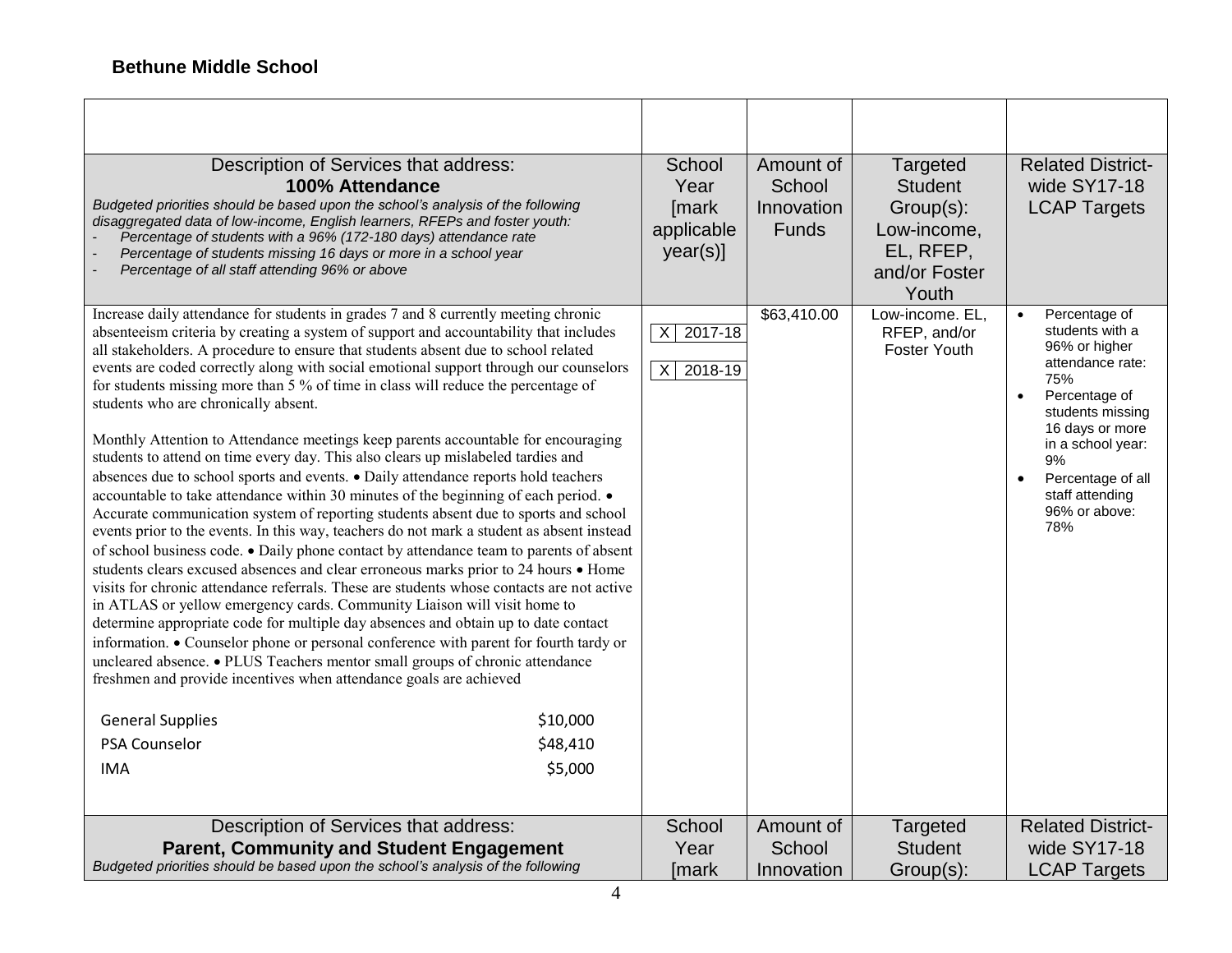| disaggregated data of low-income, English learners, RFEPs, and foster youth:<br>Percentage of parent/caregiver participation on School Experience Survey<br>Percentage of schools training parents on academic initiatives (minimum 4<br>workshops annually)                                                                                                                                                                                                                                                                                                                                                                                                                                                                                                                                                                                                                                                                                                                                                                                                                                                                                                                                                                                                                                                                                                                                                                                                                                                         |          | applicable<br>year(s)]                         | <b>Funds</b> | Low-income,<br>EL, RFEP,<br>and/or Foster<br>Youth |                                                                                                                                                                                                       |
|----------------------------------------------------------------------------------------------------------------------------------------------------------------------------------------------------------------------------------------------------------------------------------------------------------------------------------------------------------------------------------------------------------------------------------------------------------------------------------------------------------------------------------------------------------------------------------------------------------------------------------------------------------------------------------------------------------------------------------------------------------------------------------------------------------------------------------------------------------------------------------------------------------------------------------------------------------------------------------------------------------------------------------------------------------------------------------------------------------------------------------------------------------------------------------------------------------------------------------------------------------------------------------------------------------------------------------------------------------------------------------------------------------------------------------------------------------------------------------------------------------------------|----------|------------------------------------------------|--------------|----------------------------------------------------|-------------------------------------------------------------------------------------------------------------------------------------------------------------------------------------------------------|
| Presentations on support at home in SSC, ELAC, and Coffee with Principal Parent<br>meetings. Our robust parent community has a meeting opportunity at least once per<br>month. Workshops on parent support at home, . Data reported out at parent meetings<br>such as CELDT, DRP, SBAC/CAASPP, Illuminate Benchmarks, keeps parents up to<br>date on school-wide progress and what each piece of data means as a formative action.<br>• Counselors present evening parent meetings for each grade level that inform parents<br>of the specific expectations for each year toward successful on-time graduation and a-<br>g completion. • Back to School and Open House Nights provide opportunities for<br>parents to connect with the individual teachers, counselors, and administrators to<br>answer questions, discuss student issues, and schedule additional meetings as needed.<br>• Parent Conferences with counselors, vice principals, teachers, throughout the school<br>year provide specific information to parents as to the academic progress of their<br>student(s), as well as create successful supports to fill gaps and overcome challenges.<br>• School Messenger is used both as a site and by individual teachers to keep parents<br>informed of specific assignments that are due, assessments coming up, parent events,<br>etc. A weekly messenger is sent to all student and staff homes on Sunday evenings to<br>inform all of the events and important assessments for the week to come. |          | 2017-18<br>$\mathsf{X}$<br>2018-19<br>$\times$ | \$55,000.00  | Low Income, El,<br><b>RFEP and Foster</b><br>Youth | Percentage of<br>parent/caregiver<br>participation on<br>School<br>Experience<br>Survey: 62%<br>Percentage of<br>schools training<br>parents on<br>academic<br>initiatives (min. 4<br>workshops): 94% |
| <b>Community Representative</b>                                                                                                                                                                                                                                                                                                                                                                                                                                                                                                                                                                                                                                                                                                                                                                                                                                                                                                                                                                                                                                                                                                                                                                                                                                                                                                                                                                                                                                                                                      | \$18,000 |                                                |              |                                                    |                                                                                                                                                                                                       |
| Professional Dev. Teacher X Time                                                                                                                                                                                                                                                                                                                                                                                                                                                                                                                                                                                                                                                                                                                                                                                                                                                                                                                                                                                                                                                                                                                                                                                                                                                                                                                                                                                                                                                                                     | \$35,000 |                                                |              |                                                    |                                                                                                                                                                                                       |
| Postage                                                                                                                                                                                                                                                                                                                                                                                                                                                                                                                                                                                                                                                                                                                                                                                                                                                                                                                                                                                                                                                                                                                                                                                                                                                                                                                                                                                                                                                                                                              | \$1,000  |                                                |              |                                                    |                                                                                                                                                                                                       |
| <b>Advisory Board Expenses</b>                                                                                                                                                                                                                                                                                                                                                                                                                                                                                                                                                                                                                                                                                                                                                                                                                                                                                                                                                                                                                                                                                                                                                                                                                                                                                                                                                                                                                                                                                       | \$1,000  |                                                |              |                                                    |                                                                                                                                                                                                       |

| Description of Services that address: School Safety<br>Budgeted priorities should be based upon the school's analysis of the following<br>disaggregated data of low-income, English learners, RFEPs, and foster youth:<br>Single student suspension rate<br>Expulsion rate<br>Extent to which the school is implementing the Discipline Foundation Policy<br>Percentage of students who feel safe at school | School<br>Year<br>[mark<br>applicable<br>$year(s)$ ] | Amount of<br>School<br>Innovation<br><b>Funds</b> | Targeted<br><b>Student</b><br>$Group(s)$ :<br>Low-<br>income, EL,<br>RFEP.<br>and/or<br>Foster<br>Youth | <b>Related District-wide</b><br><b>SY17-18 LCAP</b><br>Targets |
|-------------------------------------------------------------------------------------------------------------------------------------------------------------------------------------------------------------------------------------------------------------------------------------------------------------------------------------------------------------------------------------------------------------|------------------------------------------------------|---------------------------------------------------|---------------------------------------------------------------------------------------------------------|----------------------------------------------------------------|
|-------------------------------------------------------------------------------------------------------------------------------------------------------------------------------------------------------------------------------------------------------------------------------------------------------------------------------------------------------------------------------------------------------------|------------------------------------------------------|---------------------------------------------------|---------------------------------------------------------------------------------------------------------|----------------------------------------------------------------|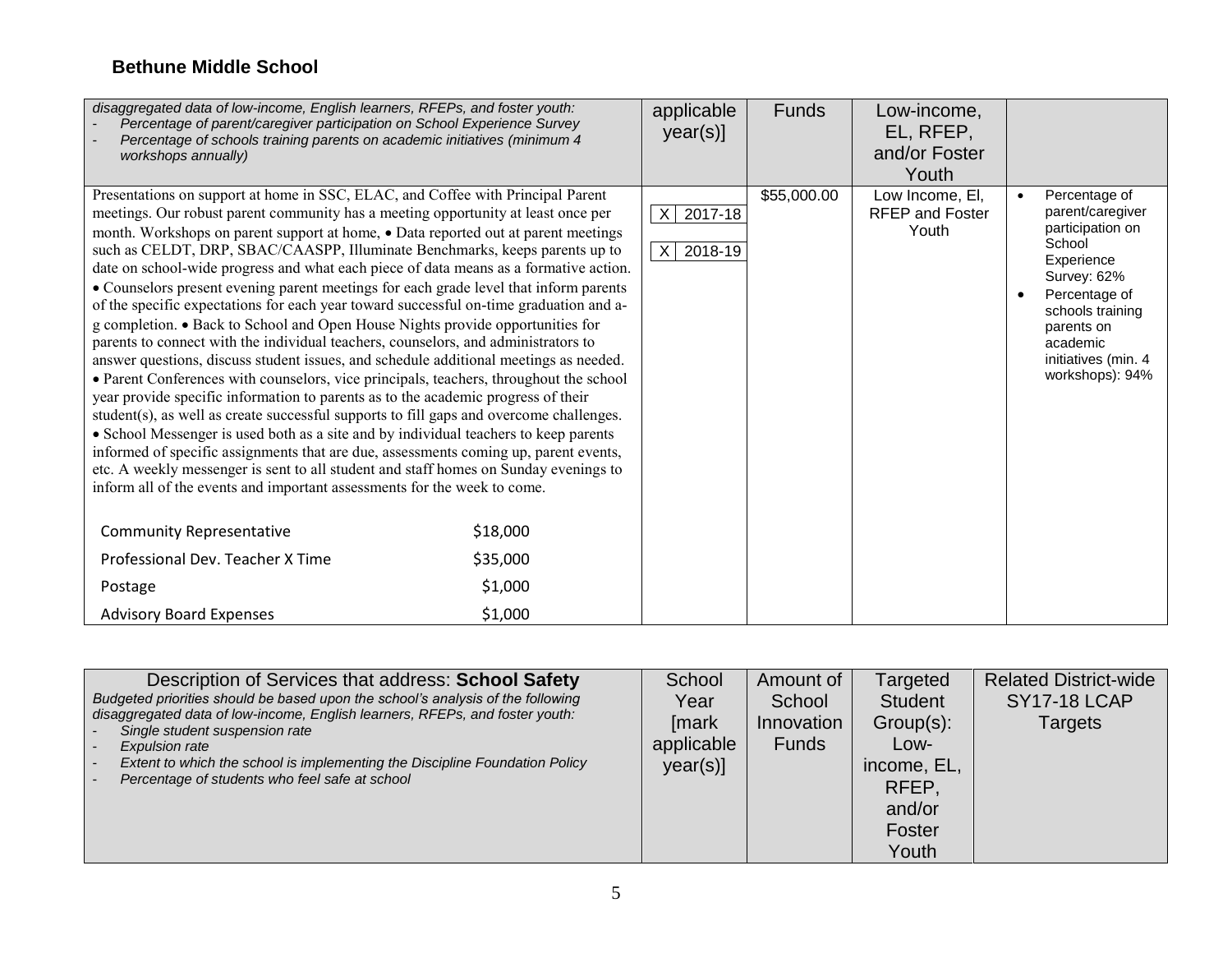| Bethune has reduced the number of suspensions by 90% with a focus on students by<br>creating a system of support that allows students to work at resolving conflicts prior to<br>actions leading to suspension. This will be accomplished by utilizing our Restorative<br>Practices coach to be a positive presence in classrooms and in the restorative room, a<br>fully trained RJ teacher advisor along with classroom teachers will lead restorative<br>circles and conversations. We will leverage our leadership class to support the<br>transition of incoming 7 <sup>th</sup> grader into the middle school experience successfully, and<br>finally, continue to build important relationships on our campus through month class<br>meetings and activities<br>All student conflict and verbal altercations will require referral for mediation and<br>circle with Restorative Coordinator and/or Restorative Practices Counselor. Increase<br>of Restorative Mediation and Circles facilitated by Restorative Coordinator and/or<br>Restorative Practices Counselor. • Mandatory re-entry mediation circles for students<br>returning from suspensions. • Student assemblies/activities with emphasis on conflict<br>resolution • Teacher/Student mentoring. Weekly Class Meetings to promote positive<br>relationships and transparent communication |           | $\mathsf{X}$<br>$\overline{X}$<br>$2018 - 19$ | 2017-18 \$545,423.00 | Low Income,<br>EL, RFEP and<br>/or Foster<br>Youth | Suspension rate: .35%<br>$\bullet$<br>Expulsion rate: .01%<br>$\bullet$<br>Extent to which the<br>$\bullet$<br>school is implementing<br>the Discipline<br>Foundation Policy:<br>88%<br>Percentage of students<br>$\bullet$<br>who feel safe at school:<br>80% |
|----------------------------------------------------------------------------------------------------------------------------------------------------------------------------------------------------------------------------------------------------------------------------------------------------------------------------------------------------------------------------------------------------------------------------------------------------------------------------------------------------------------------------------------------------------------------------------------------------------------------------------------------------------------------------------------------------------------------------------------------------------------------------------------------------------------------------------------------------------------------------------------------------------------------------------------------------------------------------------------------------------------------------------------------------------------------------------------------------------------------------------------------------------------------------------------------------------------------------------------------------------------------------------------------------------------------------------------------------------------|-----------|-----------------------------------------------|----------------------|----------------------------------------------------|----------------------------------------------------------------------------------------------------------------------------------------------------------------------------------------------------------------------------------------------------------------|
| <b>B &amp; G (4 hour)</b>                                                                                                                                                                                                                                                                                                                                                                                                                                                                                                                                                                                                                                                                                                                                                                                                                                                                                                                                                                                                                                                                                                                                                                                                                                                                                                                                      | \$58,070  |                                               |                      |                                                    |                                                                                                                                                                                                                                                                |
| Psychologist (2 day)                                                                                                                                                                                                                                                                                                                                                                                                                                                                                                                                                                                                                                                                                                                                                                                                                                                                                                                                                                                                                                                                                                                                                                                                                                                                                                                                           | \$48,452  |                                               |                      |                                                    |                                                                                                                                                                                                                                                                |
| Contracted Instr Serv.                                                                                                                                                                                                                                                                                                                                                                                                                                                                                                                                                                                                                                                                                                                                                                                                                                                                                                                                                                                                                                                                                                                                                                                                                                                                                                                                         | \$35,000  |                                               |                      |                                                    |                                                                                                                                                                                                                                                                |
| <b>PSW</b>                                                                                                                                                                                                                                                                                                                                                                                                                                                                                                                                                                                                                                                                                                                                                                                                                                                                                                                                                                                                                                                                                                                                                                                                                                                                                                                                                     | \$48,410  |                                               |                      |                                                    |                                                                                                                                                                                                                                                                |
| Campus Aide (8 hr)                                                                                                                                                                                                                                                                                                                                                                                                                                                                                                                                                                                                                                                                                                                                                                                                                                                                                                                                                                                                                                                                                                                                                                                                                                                                                                                                             | \$41,954  |                                               |                      |                                                    |                                                                                                                                                                                                                                                                |
| <b>Supervision Aide</b>                                                                                                                                                                                                                                                                                                                                                                                                                                                                                                                                                                                                                                                                                                                                                                                                                                                                                                                                                                                                                                                                                                                                                                                                                                                                                                                                        | \$24,000  |                                               |                      |                                                    |                                                                                                                                                                                                                                                                |
| <b>Community Reps</b>                                                                                                                                                                                                                                                                                                                                                                                                                                                                                                                                                                                                                                                                                                                                                                                                                                                                                                                                                                                                                                                                                                                                                                                                                                                                                                                                          | \$18,000  |                                               |                      |                                                    |                                                                                                                                                                                                                                                                |
| Campus Aide overtime                                                                                                                                                                                                                                                                                                                                                                                                                                                                                                                                                                                                                                                                                                                                                                                                                                                                                                                                                                                                                                                                                                                                                                                                                                                                                                                                           | \$5,000   |                                               |                      |                                                    |                                                                                                                                                                                                                                                                |
| <b>Custodial Overtime</b>                                                                                                                                                                                                                                                                                                                                                                                                                                                                                                                                                                                                                                                                                                                                                                                                                                                                                                                                                                                                                                                                                                                                                                                                                                                                                                                                      | \$3,000   |                                               |                      |                                                    |                                                                                                                                                                                                                                                                |
| <b>B&amp;G DIFF</b>                                                                                                                                                                                                                                                                                                                                                                                                                                                                                                                                                                                                                                                                                                                                                                                                                                                                                                                                                                                                                                                                                                                                                                                                                                                                                                                                            | \$1,512   |                                               |                      |                                                    |                                                                                                                                                                                                                                                                |
| <b>ASST. PRINCIPAL (SEC)</b>                                                                                                                                                                                                                                                                                                                                                                                                                                                                                                                                                                                                                                                                                                                                                                                                                                                                                                                                                                                                                                                                                                                                                                                                                                                                                                                                   | \$144,546 |                                               |                      |                                                    |                                                                                                                                                                                                                                                                |
| Dean                                                                                                                                                                                                                                                                                                                                                                                                                                                                                                                                                                                                                                                                                                                                                                                                                                                                                                                                                                                                                                                                                                                                                                                                                                                                                                                                                           | \$115,897 |                                               |                      |                                                    |                                                                                                                                                                                                                                                                |
| <b>IMA</b>                                                                                                                                                                                                                                                                                                                                                                                                                                                                                                                                                                                                                                                                                                                                                                                                                                                                                                                                                                                                                                                                                                                                                                                                                                                                                                                                                     | \$1,583   |                                               |                      |                                                    |                                                                                                                                                                                                                                                                |
|                                                                                                                                                                                                                                                                                                                                                                                                                                                                                                                                                                                                                                                                                                                                                                                                                                                                                                                                                                                                                                                                                                                                                                                                                                                                                                                                                                |           |                                               |                      |                                                    |                                                                                                                                                                                                                                                                |
|                                                                                                                                                                                                                                                                                                                                                                                                                                                                                                                                                                                                                                                                                                                                                                                                                                                                                                                                                                                                                                                                                                                                                                                                                                                                                                                                                                |           |                                               |                      |                                                    |                                                                                                                                                                                                                                                                |